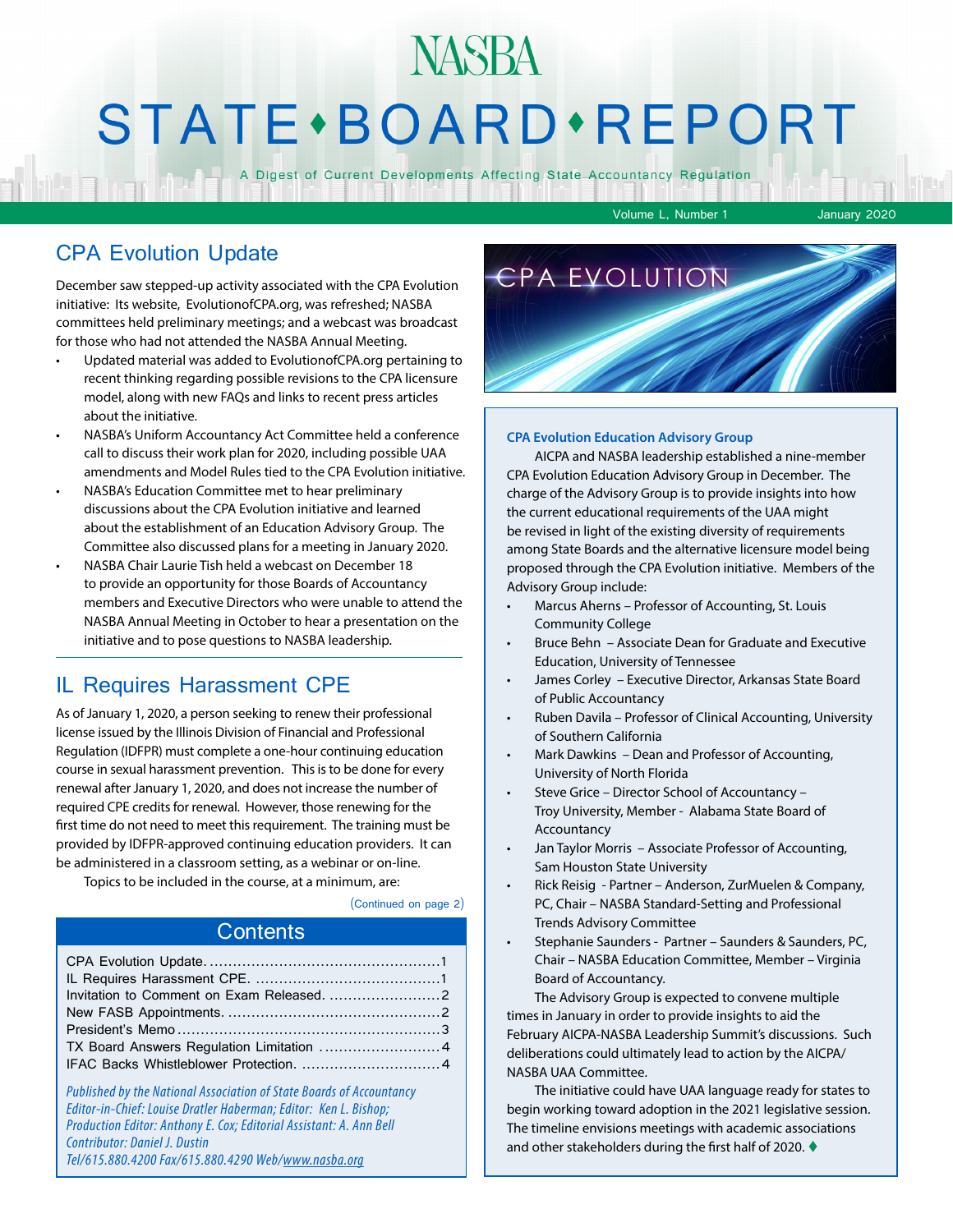#### <span id="page-1-0"></span>IL Requires Harassment CPE (Continued from page 1)

- 1. What is sexual harassment, including its forms and types;
- 2. What should one do if one experiences or witnesses unwelcome sexual contact;
- 3. Reporting sexual harassment within one's place of employment and to outside entities, such as the Illinois Department of Human Rights; and
- 4. Whistleblower protections.

Approved sponsors for the training include State of Illinois agencies, federal agencies, accredited colleges, Illinois municipalities, and any business or entity with an active continuing education provider license issued by the IDFPR.

This requirement was enacted by the General Assembly in the Civil Administrative Code of Illinois Section 2105-15.5.

Noel Allen, NASBA external legal counsel, notes, "While Illinois might be the only state having adopted such an explicit requirement for licensees, several states already require sexual harassment training for state employees or private employees, or both." States that require such training for their employees include: Kansas, Kentucky, Louisiana, Mississippi, Nevada, New Jersey, North Carolina, Pennsylvania, Tennessee, Texas, Utah, Virginia (legislative branch) and Washington. Various size private employers are also required by state law to have such training for their employees, including those in: Connecticut, Delaware, District of Columbia, Maine, and New York.

"There were dozens of bills introduced in state legislatures in the past two years regarding 'sexual harassment training,' so the picture is still developing," Mr. Allen observed.  $\blacklozenge$ 

#### Invitation to Comment on Exam Released



While other groups are looking at what the future Uniform CPA Examination may be like, keeping the current Exam valid, reliable and relevant has also been a charge of the Board of Examiners and the AICPA Exam Team. The results of the AICPA's Practice Analysis were released in mid-December along with changes to be operational in the Uniform CPA Examination administered sometime in 2021. Comments on the exposure draft (/content/dam/aicpa/

becomeacpa/cpaexam/downloadabledocuments/2019-practiceanalysis-report.pdf) and the invitation to comment items requiring more research are requested by April 30, 2020 and should be sent to practiceanalysis@aicpa.org. NASBA's CBT Administration Committee, chaired by Tyrone Dickerson (VA), and Executive Directors Committee, chaired by Grace Berger (MT), are drafting a response to the exposure draft to be ready by March. The State Boards are encouraged to consider the exposure document and the NASBA comment letter prior to sending their own comments to the AICPA. Revisions to the CPA Exam Blueprint would need to be approved no later than December 31, 2020.

The Practice Analysis identified three ways technology is impacting the competencies required of newly licensed CPAs:

- Understanding business processes from inception to completion including automated aspects, risk identification and internal control mapping.
- The need for a digital and data-driven mindset and the use of data analytics, and
- Increased reliance on System and Organization Controls for Service Organizations: Internal Control over Financial Reporting (SOC 1®) reports.

While the Practice Analysis found reliance on SOC 1 reports has dramatically increased, which has required auditors for even modestly -sized clients to obtain and evaluate multiple SOC 1 reports, the research did not support that a significant number of newly licensed CPAs were involved in performing the underlying procedures that support the issuance of a SOC 1 report. That is being done by specialists or those with significant experience. AICPA is continuing to monitor this area.

Another aim of the Practice Analysis was to identify existing Exam content that might be less important to the newly licensed CPA, so that the Exam could focus on those areas that are most critical to the

new licensee's practice. This Practice Analysis does not anticipate major structural changes to the present four-section examination. The AICPA contracted with the American Institutes for Research to lead focus groups. Nearly 150 CPAs participated in virtual rating panels on what should be included in the Exam. Then confirmation panels were held for each of the four Examination sections, with nearly 60 CPAs participating in the virtual confirmation panels. Several topics are suggested for removal as: "The change is proposed to focus the CPA Exam on assessing the critical knowledge and skills needed by newly licensed CPAs." The exposure draft explains these topics would ordinarily be beyond the scope of the newly licensed.

Respondents to the Practice Analysis document are being asked: 1. Do the findings of the Practice Analysis align with the changes

- you see impacting the newly licensed CPA's practice?
- 2. Do you agree with the proposed Exam changes?
- 3. Are there other areas affected by technology beyond the findings identified in the Practice Analysis?
- 4. Do you believe there is additional content that should be removed from the CPA Exam?
- 5. Requiring additional research for implementation not before 2022: A- Should the essay question be removed? B- Should accounting for state and local governments continue to be assessed in the CPA Exam?  $\blacklozenge$

#### New FASB Appointments

Richard R. Jones, CPA, has been selected by the Board of Trustees of the Financial Accounting Foundation to succeed Russ Golden as Financial Accounting Standards Board Chairman on July 1, 2020. Mr. Jones is chief accountant and partner of Ernst & Young LLP, having spent over 30 years with the firm. He has also served on the Financial Accounting Standards Advisory Council 2016-2018 and the AICPA's Accounting Standards Executive Committee 2003- 2008. Mr. Jones will be joining the FASB early in 2020 to begin his transition into the chairmanship.

Kathleen L. Casey became chair of the FAF on January 1, 2020, succeeding Charles H. Noski. She came on the FAF Board of Trustees on January 1, 2018. She is a senior advisor at Patomak Global Partners in Washington, DC, a financial services consultancy firm.

New appointees to the FAF Board of Trustees as of January 1, 2020 are: Bruce Herring, Michael Rollings, Timothy Ryan, Lawrence Salva and Shundrawn Thomas. Retiring from the Board are: Gary Bruebaker, Myra Drucker, Ann Spruill and John Veihmeyer.  $\blacklozenge$ 

kött handels kött öröm hatt handels kött biskom handels kött handels kött handels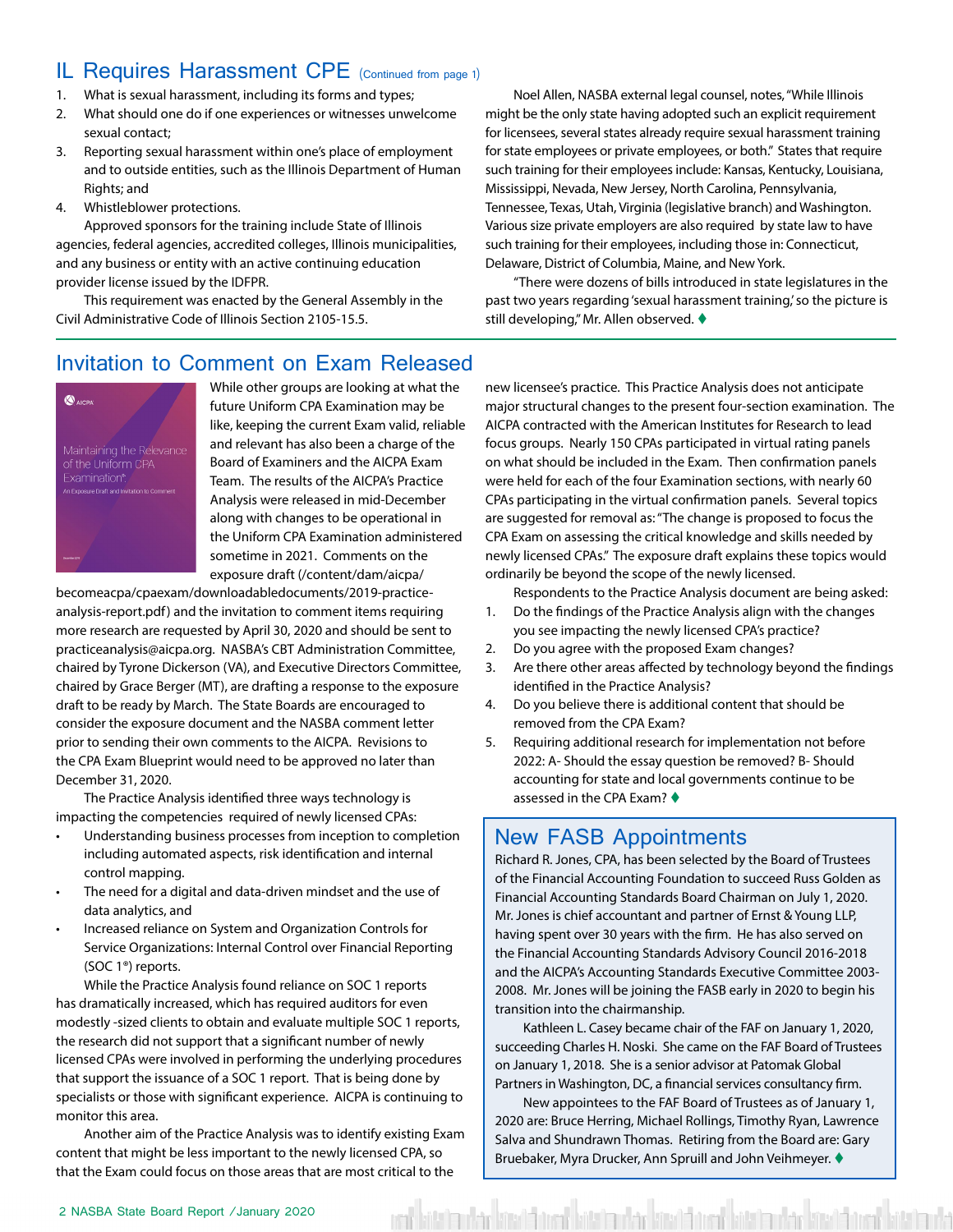# PRESIDENT'S MEMO

### **2020 is Going to Be a Busy Year!**

**Happy New Year** 

I probably could have used the title "This is Going to Be a Busy Year" for most, if not all, of the *President's Memos* I have written over the past nine years, but it seems particularly relevant for the year ahead, 2020. While each year is typically busy for NASBA staff and volunteers alike, 2020 may well be remembered as not only busy - but transformative.

For several years we have been discussing changes in the accounting profession, specifically in the use and reliance on technology and artificial intelligence. Last year, after several false starts, a CPA Evolution model was exposed that garnered support from the majority of stakeholder groups and, most importantly for NASBA, from State Board members who participated in the Annual Meeting and other discussion forums, including a national webcast led by NASBA Chair Laurie Tish. Getting general support for the initiative was important, but now the heavy lifting begins.

A key component of the CPA Evolution initiative is education. We established the CPA Evolution Education Advisory Group (CEEAG), made up of practitioners, educators, State Board members and other regulators, who will review the current education requirements to consider changes and additions to the Uniform Accountancy Act and its Model Rules that may be needed. The work of the CEEAG began January 8, 2020.



**Ken L. Bishop President & CEO**

In 2020 the agenda of the NASBA/AICPA International Qualifications Appraisal Board (IQAB) continues to be a high priority for NASBA. Recent developments in the United Kingdom, particularly the election of Prime Minister Boris Johnson and the support he received for his plan to leave the European Union (Brexit) early this year, have raised both challenges and opportunities for new and existing mutual recognition agreements with UK Commonwealth countries. While post-Brexit administrative changes may ultimately improve our ability to gain fair and equitable reciprocal practice privileges for U.S. CPAs, other recent changes in the UK, including the change in leadership at the Financial Reporting Council (FRC), have presented some potential barriers that were unanticipated and will need to be resolved. NASBA certainly supports the FRC, a regulatory body responsible for audit quality in the UK, and looks forward to building strong relationships with their new leaders.

We expect 2020 to be another busy year for legislation, some of which would be damaging to State Boards and public protection. NASBA's governance, legislative staff and Legislative Support Committee are gearing up for the challenge. Working closely with State Boards, State Societies and the AICPA legislative team, we keep tracking bills and legislative activity in all U.S. jurisdictions. The threat of anti-regulatory legislation remains our primary focus and we are dedicated to support any State Board in warding off bad bills and legislative language. As I have stated many times, every State Board needs to be prudent and responsive to anti-regulatory legislation filed in its state. NASBA continues to work with the AICPA and other professional industry groups through our joint Alliance for Responsible Professional Licensing (ARPL). You can expect to have ongoing support and current educational material from ARPL in 2020.

Momentum to bring new states on to the CPE Audit Service is strong in 2020. NASBA continues to make significant investments into this important resource for State Boards. Managing and supporting the CPE Audit Service and all our internal software

> systems includes ramping-up security compliance. New legislation in states, nationally and internationally has significantly raised the bar for the integrity and protection of personal information and data. NASBA's compliance in this area is a high priority this year.

When publishing an article with "busy" in its title, we recognize that for most CPAs, including our State Board members, January begins the "busy season." The NASBA staff members always take that into consideration when planning committee, task force and working group meetings. It is also a time that we are particularly appreciative of the tremendous investment of time each of you makes by serving on your State Board and protecting the public. We at NASBA honor and thank you for that, for we know 2020 is going to be a busy year!

Happy New Year and to all we send wishes for good health and prosperity in 2020.

*Semper ad meliora (Always toward better things).*

Jon L. Bohop

*— Ken L. Bishop President & CEO*